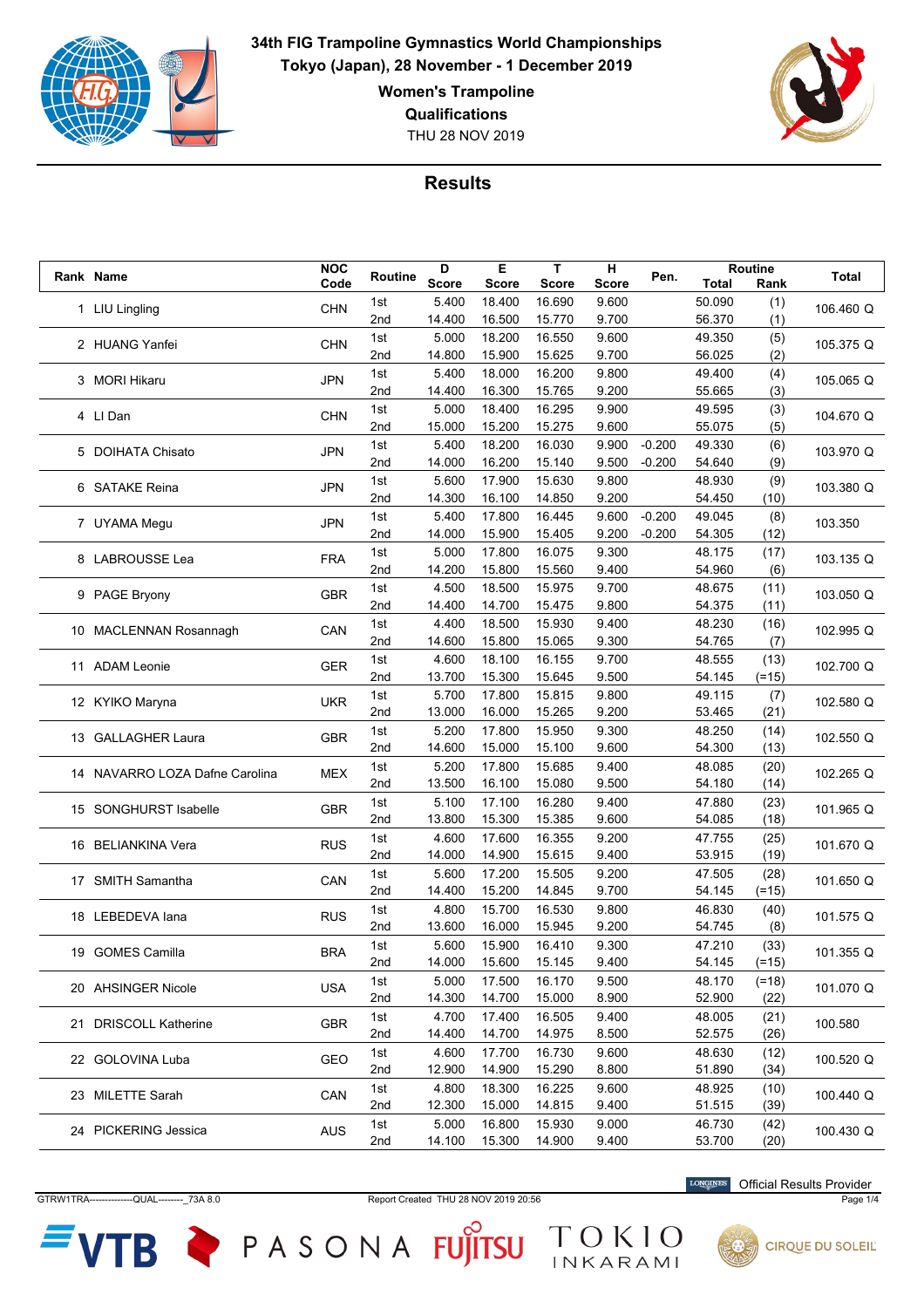

**Women's Trampoline**

**Qualifications**

THU 28 NOV 2019



## **Results**

| Rank Name                 | <b>NOC</b> | Routine    | D            | Е            | T            | н              | Pen.     |              | Routine   | Total      |
|---------------------------|------------|------------|--------------|--------------|--------------|----------------|----------|--------------|-----------|------------|
|                           | Code       |            | <b>Score</b> | <b>Score</b> | <b>Score</b> | <b>Score</b>   |          | <b>Total</b> | Rank      |            |
| 25 MALKOVA Svitlana       | <b>UKR</b> | 1st        | 5.400        | 16.800       | 15.760       | 9.800          |          | 47.760       | (24)      | 100.385 Q  |
|                           |            | 2nd        | 14.200       | 14.400       | 14.725       | 9.300          |          | 52.625       | (25)      |            |
| 26 ROMERO ROSARIO Noemi   | <b>ESP</b> | 1st        | 4.800        | 17.500       | 15.665       | 9.600          | $-0.200$ | 47.365       | (31)      | 100.085 Q  |
|                           |            | 2nd        | 13.100       | 15.600       | 14.920       | 9.100          |          | 52.720       | (24)      |            |
| 27 ARTHUR Claire          | <b>AUS</b> | 1st        | 5.600        | 17.200       | 15.280       | 9.400          |          | 47.480       | (29)      | 100.005 R1 |
|                           |            | 2nd        | 14.200       | 15.100       | 14.325       | 8.900          |          | 52.525       | (28)      |            |
| 28 ROESLER Aileen         | <b>GER</b> | 1st        | 3.700        | 17.600       | 15.995       | 9.900          |          | 47.195       | (34)      | 99.750 R2  |
|                           |            | 2nd        | 13.100       | 15.000       | 15.055       | 9.400          |          | 52.555       | (27)      |            |
| 29 WARD Kira              | <b>AUS</b> | 1st        | 4.400        | 17.700       | 16.025       | 9.800          |          | 47.925       | (22)      | 99.650     |
|                           |            | 2nd        | 13.700       | 13.900       | 15.225       | 8.900          |          | 51.725       | $( = 36)$ |            |
| 30 KASAPOGLOU Lila        | <b>GRE</b> | 1st        | 5.000        | 16.900       | 15.355       | 9.800          |          | 47.055       | (36)      | 99.155     |
|                           |            | 2nd        | 13.700       | 14.400       | 14.500       | 9.500          |          | 52.100       | (32)      |            |
|                           |            | 1st        | 4.800        | 16.600       | 15.675       | 9.500          |          | 46.575       | (44)      |            |
| 31 GOMES Alice            | <b>BRA</b> | 2nd        | 13.000       | 15.400       | 15.165       | 8.900          |          | 52.465       | (29)      | 99.040     |
|                           |            | 1st        | 5.800        | 17.200       | 16.070       | 9.100          |          | 48.170       | $(=18)$   |            |
| 32 KOCHESOK Susana        | <b>RUS</b> | 2nd        | 11.700       | 14.900       | 15.325       | 9.100          | $-0.400$ | 50.625       | (49)      | 98.795     |
|                           |            | 1st        | 5.000        | 16.200       | 15.475       | 9.700          |          | 46.375       | (47)      |            |
| 33 SAIOTE Silvia          | <b>POR</b> | 2nd        | 13.600       | 14.400       | 14.840       | 9.500          |          | 52.340       | (30)      | 98.715     |
|                           |            | 1st        | 4.200        | 17.800       | 16.030       | 9.700          |          | 47.730       | (26)      |            |
| 34 MARTINS Beatriz        | <b>POR</b> | 2nd        | 12.700       | 14.400       | 14.780       | 9.100          |          | 50.980       | (43)      | 98.710     |
|                           |            | 1st        | 4.700        | 17.000       | 15.380       | 9.600          |          | 46.680       | (43)      |            |
| 35 KIERATH Eva            | <b>AUS</b> | 2nd        | 14.400       | 14.400       | 14.500       | 9.200          | $-0.600$ | 51.900       | (33)      | 98.580     |
|                           |            | 1st        | 5.600        | 16.200       | 15.935       | 9.100          |          | 46.835       | (39)      |            |
| 36 OH Alyssa              | <b>USA</b> | 2nd        | 14.000       | 13.900       | 15.125       | 8.700          |          | 51.725       | $(=36)$   | 98.560     |
|                           |            |            | 4.200        | 17.600       | 15.930       |                |          | 47.130       |           |            |
| 37 KHATSIAN Anhelina      | <b>BLR</b> | 1st<br>2nd | 12.100       | 15.300       | 14.725       | 9.400<br>9.200 |          | 51.325       | (35)      | 98.455     |
|                           |            |            |              |              |              |                |          |              | (40)      |            |
| 38 CHAVARRIA Marina       | <b>ESP</b> | 1st        | 4.500        | 15.800       | 15.655       | 9.600          |          | 45.555       | (56)      | 98.370     |
|                           |            | 2nd        | 12.300       | 16.100       | 15.115       | 9.300          |          | 52.815       | (23)      |            |
| 39 METHOT Sophiane        | CAN        | 1st        | 4.400        | 16.500       | 15.400       | 9.600          |          | 45.900       | (54)      | 98.015     |
|                           |            | 2nd        | 13.300       | 15.400       | 14.415       | 9.000          |          | 52.115       | (31)      |            |
| 40 BAHAMOLAVA Valiantsina | <b>BLR</b> | 1st        | 4.000        | 17.000       | 15.575       | 9.500          |          | 46.075       | (51)      | 97.685     |
|                           |            | 2nd        | 13.100       | 14.700       | 14.610       | 9.200          |          | 51.610       | (38)      |            |
| 41 LIMA Daienne           | <b>BRA</b> | 1st        | 4.900        | 16.900       | 15.540       | 9.500          |          | 46.840       | $(=37)$   | 97.670     |
|                           |            | 2nd        | 13.300       | 13.700       | 14.930       | 9.100          | $-0.200$ | 50.830       | (44)      |            |
| 42 DAVIDSON Madaline      | <b>NZL</b> | 1st        | 4.600        | 17.200       | 15.995       | 9.600          |          | 47.395       | (30)      | 97.650     |
|                           |            | 2nd        | 11.500       | 15.000       | 14.855       | 8.900          |          | 50.255       | (51)      |            |
| 43 PRIEUR Marine          | <b>FRA</b> | 1st        | 4.400        | 17.400       | 15.230       | 9.500          |          | 46.530       | (46)      | 97.290     |
|                           |            | 2nd        | 10.900       | 15.600       | 14.760       | 9.500          |          | 50.760       | (47)      |            |
| 44 KLIUCHNYK Diana        | <b>UKR</b> | 1st        | 4.600        | 17.200       | 15.945       | 9.800          |          | 47.545       | (27)      | 97.285     |
|                           |            | 2nd        | 12.600       | 13.300       | 15.040       | 8.800          |          | 49.740       | (54)      |            |
| 45 RODRIGUEZ Melania      | <b>ESP</b> | 1st        | 5.200        | 16.000       | 15.155       | 8.900          |          | 45.255       | (61)      | 97.110     |
|                           |            | 2nd        | 11.700       | 16.400       | 14.755       | 9.000          |          | 51.855       | (35)      |            |
|                           |            | 1st        | 3.500        | 16.900       | 15.840       | 9.800          |          | 46.040       | (52)      | 96.865     |
| 46 PENEVA Hristina        | BUL        | 2nd        | 13.100       | 14.000       | 14.625       | 9.100          |          | 50.825       | (45)      |            |
|                           |            | 1st        | 4.900        | 16.900       | 15.160       | 8.700          |          | 45.660       | (55)      |            |
| 47 SCHURING Romana        | NED        | 2nd        | 13.500       | 14.300       | 14.395       | 9.000          |          | 51.195       | (41)      | 96.855     |
|                           |            | 1st        | 5.000        | 17.000       | 15.470       | 9.100          |          | 46.570       | (45)      |            |
| 48 SLATTERY Niamh         | NED        | 2nd        | 11.000       | 14.800       | 14.785       | 9.500          |          | 50.085       | (52)      | 96.655     |

GTRW1TRA--------------QUAL--------\_73A 8.0 Report Created THU 28 NOV 2019 20:56 Page 2/4

**VTB** 

TOKIO

PASONA FUJITSU

Official Results Provider

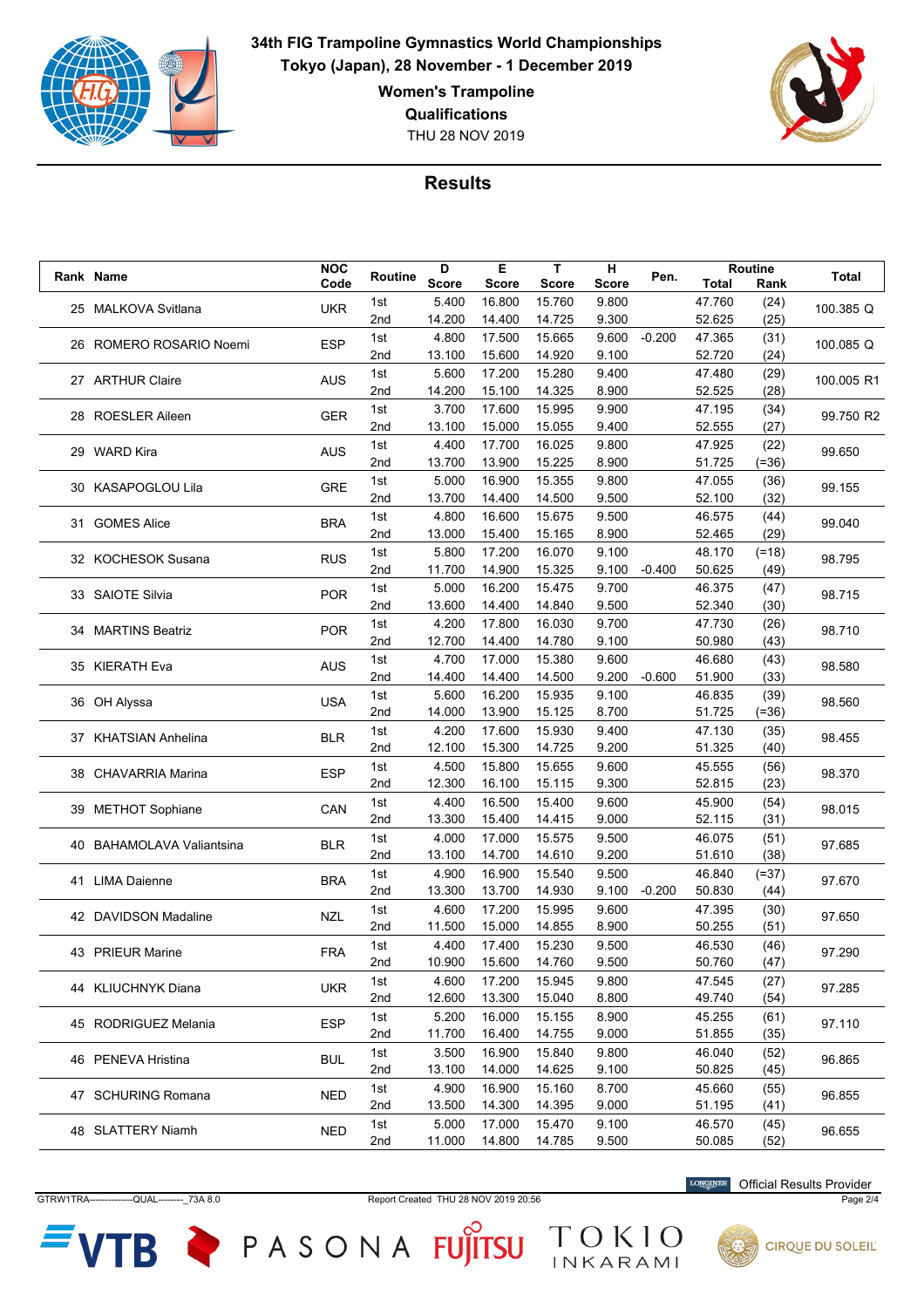

**Women's Trampoline**

**Qualifications**

THU 28 NOV 2019



## **Results**

|  | Rank Name               | <b>NOC</b> | Routine         | D            | Е            | T            | н            | Pen.     |        | <b>Routine</b> | Total  |
|--|-------------------------|------------|-----------------|--------------|--------------|--------------|--------------|----------|--------|----------------|--------|
|  |                         | Code       |                 | <b>Score</b> | <b>Score</b> | <b>Score</b> | <b>Score</b> |          | Total  | Rank           |        |
|  | 49 GARCIA Mariola       | <b>MEX</b> | 1st             | 5.100        | 15.600       | 15.330       | 9.500        |          | 45.530 | (57)           | 96.515 |
|  |                         |            | 2 <sub>nd</sub> | 13.100       | 13.600       | 14.785       | 9.500        |          | 50.985 | (42)           |        |
|  | 50 HEINEN Ellen         | <b>USA</b> | 1st             | 3.100        | 17.000       | 15.395       | 9.500        |          | 44.995 | (62)           | 95.670 |
|  |                         |            | 2nd             | 12.000       | 14.400       | 14.775       | 9.500        |          | 50.675 | (48)           |        |
|  | 51 SJOEBERG Lina        | <b>SWE</b> | 1st             | 6.100        | 15.600       | 14.455       | 9.200        |          | 45.355 | (60)           | 95.640 |
|  |                         |            | 2nd             | 13.600       | 13.200       | 14.185       | 9.300        |          | 50.285 | (50)           |        |
|  |                         |            | 1st             | 5.100        | 16.800       | 14.770       | 9.700        |          | 46.370 | $(=48)$        |        |
|  | 52 NUNEZ Patricia       | <b>MEX</b> | 2 <sub>nd</sub> | 11.400       | 13.300       | 14.010       | 9.000        |          | 47.710 | (59)           | 94.080 |
|  | 53 SAINZ Cristina       |            | 1st             | 5.800        | 16.200       | 15.230       | 9.100        |          | 46.330 | (50)           |        |
|  |                         | <b>ESP</b> | 2 <sub>nd</sub> | 10.000       | 15.000       | 14.220       | 8.300        |          | 47.520 | (60)           | 93.850 |
|  |                         |            | 1st             | 4.400        | 16.600       | 15.515       | 9.000        |          | 45.515 | (58)           |        |
|  | 54 CHILO Fanny          | SUI        | 2nd             | 11.300       | 13.600       | 14.245       | 9.000        |          | 48.145 | (58)           | 93.660 |
|  |                         |            | 1st             | 4.200        | 15.400       | 15.440       | 9.100        |          | 44.140 | (66)           |        |
|  | 55 MAIOR Ingrid         | <b>BRA</b> | 2nd             | 10.900       | 14.200       | 14.840       | 9.200        |          | 49.140 | (55)           | 93.280 |
|  |                         |            |                 |              |              | 15.150       |              |          |        |                |        |
|  | 56 FLORES Melissa       | <b>MEX</b> | 1st             | 4.800        | 15.600       |              | 9.200        |          | 44.750 | (63)           | 92.900 |
|  |                         |            | 2nd             | 9.800        | 15.200       | 14.350       | 8.800        |          | 48.150 | (57)           |        |
|  | 57 SAKELLARIDOU Antonia | <b>GRE</b> | 1st             | 4.700        | 16.500       | 14.875       | 9.400        |          | 45.475 | (59)           | 92.630 |
|  |                         |            | 2nd             | 8.800        | 15.400       | 14.055       | 8.900        |          | 47.155 | (62)           |        |
|  | 58 MICHELINI Costanza   | <b>ITA</b> | 1st             | 5.400        | 13.500       | 14.625       | 9.300        |          | 42.825 | (68)           | 91.240 |
|  |                         |            | 2 <sub>nd</sub> | 10.300       | 14.900       | 14.115       | 9.100        |          | 48.415 | (56)           |        |
|  | 59 ROJO Alida           | <b>VEN</b> | 1st             | 5.400        | 13.600       | 14.680       | 8.700        |          | 42.380 | (69)           | 89.715 |
|  |                         |            | 2 <sub>nd</sub> | 10.200       | 13.700       | 14.235       | 9.200        |          | 47.335 | (61)           |        |
|  | 60 JURBERT Marine       | <b>FRA</b> | 1st             | 2.800        | 14.500       | 12.880       | 7.100        |          | 37.280 | (75)           | 88.050 |
|  |                         |            | 2nd             | 12.600       | 15.000       | 14.270       | 8.900        |          | 50.770 | (46)           |        |
|  | 61 ESPECHE Julieta      | <b>ARG</b> | 1st             | 4.300        | 13.500       | 14.480       | 9.300        |          | 41.580 | (70)           | 87.660 |
|  |                         |            | 2nd             | 8.200        | 14.000       | 14.380       | 9.500        |          | 46.080 | (63)           |        |
|  | 62 HAMZA Malak          | EGY        | 1st             | 4.700        | 13.000       | 14.570       | 8.900        |          | 41.170 | (71)           |        |
|  |                         |            | 2nd             | 10.000       | 13.500       | 13.725       | 8.900        | $-0.200$ | 45.925 | (64)           | 87.095 |
|  | 63 AYDIN Sude           | <b>TUR</b> | 1st             | 4.400        | 17.900       | 15.240       | 9.300        |          | 46.840 | $(=37)$        | 87.045 |
|  |                         |            | 2nd             | 9.300        | 12.300       | 11.405       | 7.200        |          | 40.205 | (68)           |        |
|  |                         |            | 1st             | 4.300        | 12.700       | 14.560       | 9.200        |          | 40.760 | (72)           |        |
|  | 64 GALLI Marianela      | <b>ARG</b> | 2 <sub>nd</sub> | 8.600        | 13.900       | 14.245       | 9.000        |          | 45.745 | (65)           | 86.505 |
|  |                         |            | 1st             | 4.100        | 16.300       | 14.930       | 9.300        |          | 44.630 | (64)           |        |
|  | 65 COLOMBO Mara         | ARG        | 2nd             | 8.100        | 10.800       | 13.720       | 8.800        |          | 41.420 | (67)           | 86.050 |
|  |                         |            |                 |              |              |              |              |          |        |                |        |
|  | 66 HASSAN Manar         | EGY        | 1st             | 4.200        | 13.400       | 13.465       | 9.000        |          | 40.065 | (73)           | 84.905 |
|  |                         |            | 2nd             | 8.800        | 13.400       | 13.340       | 9.300        |          | 44.840 | (66)           |        |
|  | 67 KUNDIUS Irina        | <b>RUS</b> | 1st             | 2.700        | 10.300       | 10.025       | 5.400        |          | 28.425 | (76)           | 83.905 |
|  |                         |            | 2nd             | 14.600       | 15.700       | 16.080       | 9.100        |          | 55.480 | (4)            |        |
|  | 68 PENEVA Mariela       | <b>BUL</b> | 1st             | 3.300        | 15.700       | 15.400       | 9.800        |          | 44.200 | (65)           | 81.695 |
|  |                         |            | 2 <sub>nd</sub> | 7.500        | 11.600       | 11.695       | 6.700        |          | 37.495 | (70)           |        |
|  | 69 RUZIEVA Farangiz     | <b>UZB</b> | 1st             | 5.200        | 16.300       | 15.670       | 9.200        |          | 46.370 | $(=48)$        | 68.235 |
|  |                         |            | 2nd             | 5.600        | 6.400        | 6.165        | 3.700        |          | 21.865 | (73)           |        |
|  | 70 MAKHARYNSKAYA Maryia | <b>BLR</b> | 1st             | 4.200        | 18.200       | 16.345       | 9.500        |          | 48.245 | (15)           | 65.200 |
|  |                         |            | 2nd             | 4.600        | 4.600        | 4.955        | 2.800        |          | 16.955 | (75)           |        |
|  | 71 ISMAIL Ashrakat      | EGY        | 1st             | 4.400        | 12.700       | 12.595       | 9.000        |          | 38.695 | (74)           | 64.235 |
|  |                         |            | 2nd             | 5.500        | 7.000        | 7.740        | 5.300        |          | 25.540 | (72)           |        |
|  |                         |            | 1st             | 4.000        | 15.000       | 15.115       | 9.000        |          | 43.115 | (67)           |        |
|  | 72 LOBACH Nadiia        | <b>UKR</b> | 2nd             | 5.200        | 5.800        | 6.020        | 3.600        |          | 20.620 | (74)           | 63.735 |

GTRW1TRA--------------QUAL--------\_73A 8.0 Report Created THU 28 NOV 2019 20:56 Page 3/4

**VTB** 

PASONA FUJITSU

Official Results Provider



TOKIO